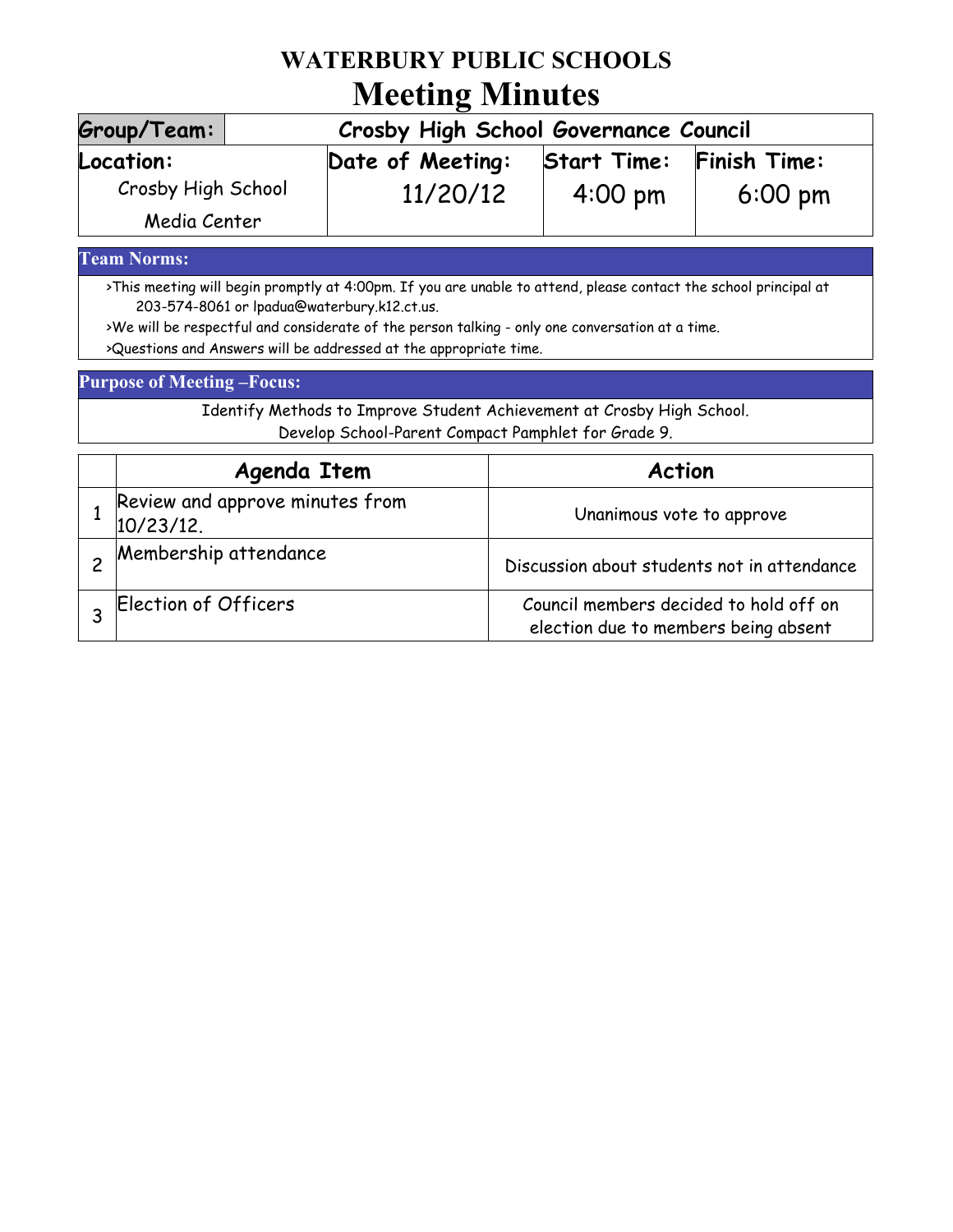## **WATERBURY PUBLIC SCHOOLS Meeting Minutes**

| 4              | School Compact/Parent Involvement Policy Council members reviewed proposed options for                                                                                                                                                                                 | creating a compact. Council agreed that there<br>should be about four bullets per stakeholder that<br>are brief and concise and target critical criteria.<br>Council worked on teacher and student bullet points<br>to be placed in pamphlet and agreed upon the<br>following:<br>As a teacher I will:<br>• Hold students to high levels of academic<br>performance.<br>• Hold students to high standards of behavior.<br>$\cdot$ Involve students in classes that are interesting<br>and challenging<br>$\bullet$ Communicate regularly with families about their<br>child's progress<br>As a student I will:<br>Come to school ready to meet my fullest academic<br>potential.<br>$\cdot$ Help develop a safe school by following all rules.<br>• Ask for help from my teachers and family.<br>. Be a positive role model for my peers. |
|----------------|------------------------------------------------------------------------------------------------------------------------------------------------------------------------------------------------------------------------------------------------------------------------|-------------------------------------------------------------------------------------------------------------------------------------------------------------------------------------------------------------------------------------------------------------------------------------------------------------------------------------------------------------------------------------------------------------------------------------------------------------------------------------------------------------------------------------------------------------------------------------------------------------------------------------------------------------------------------------------------------------------------------------------------------------------------------------------------------------------------------------------|
| 5              | Discussion Continued from earlier<br>meetings:<br>a. Family Engagement Program<br>b. Develop School Climate Surveys<br>c. DIP/SIP Update<br>d. Improve School Website                                                                                                  | Council agreed to attempt to locate more<br>information on family engagement program prior to<br>next meeting.                                                                                                                                                                                                                                                                                                                                                                                                                                                                                                                                                                                                                                                                                                                            |
| 6              | <b>Status Report on Council</b><br>Recommendations:<br>a. CAPT/9 <sup>th</sup> Graders<br>b. Math Tutor Center<br>c. Changing Bell Schedule<br>d. 9 <sup>th</sup> grade science labs<br>e. Reading & Writing Tutoring Center<br>f. PBIS & Advisory Revision Committees | Postponed to later meeting                                                                                                                                                                                                                                                                                                                                                                                                                                                                                                                                                                                                                                                                                                                                                                                                                |
| $\overline{7}$ | Member Discussion on Methods to<br>Improve Student Achievement                                                                                                                                                                                                         | Postponed to next meeting                                                                                                                                                                                                                                                                                                                                                                                                                                                                                                                                                                                                                                                                                                                                                                                                                 |
| 8              | Agenda Topics Requested (after meeting)<br>- None                                                                                                                                                                                                                      | Postponed to next meeting                                                                                                                                                                                                                                                                                                                                                                                                                                                                                                                                                                                                                                                                                                                                                                                                                 |